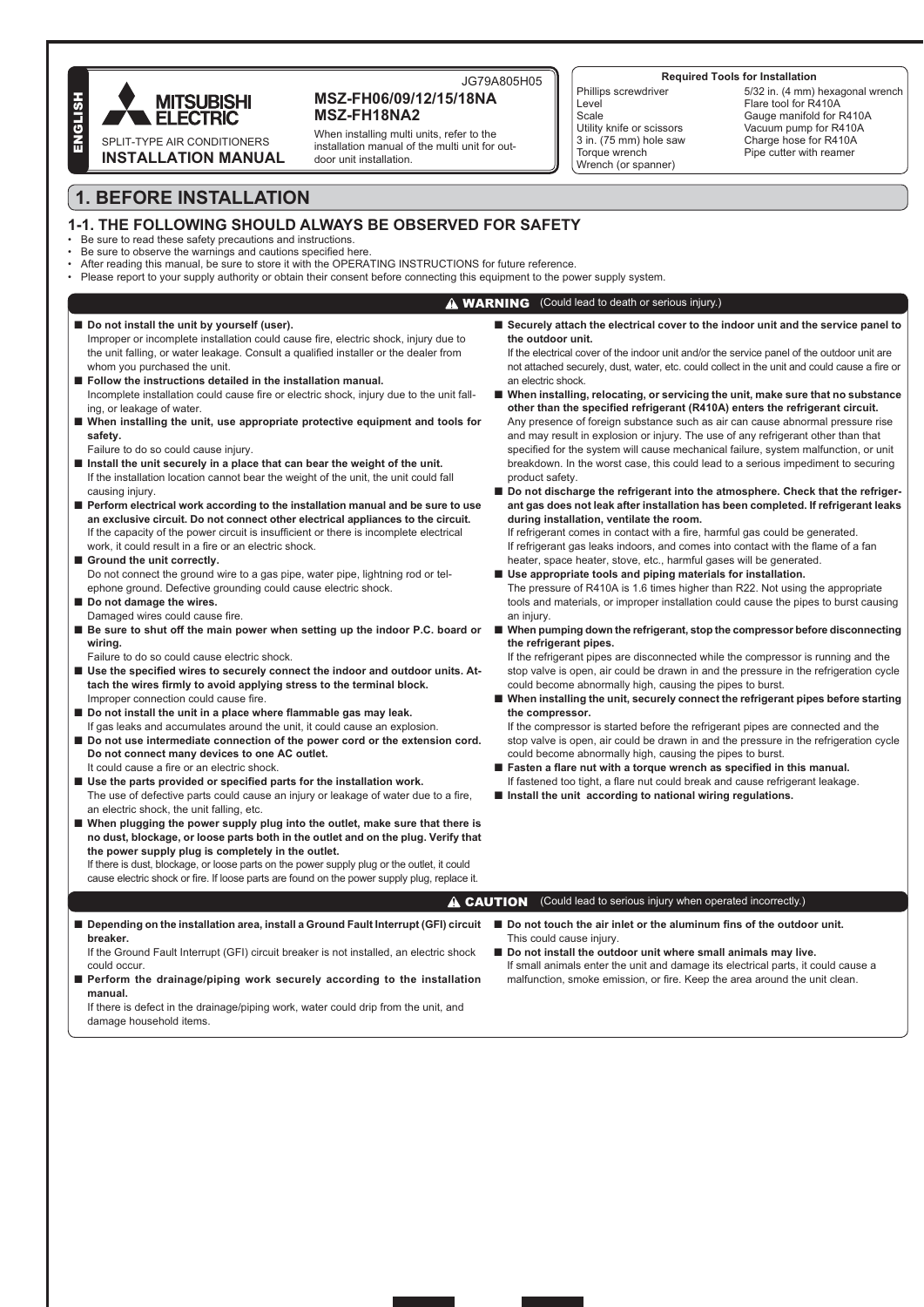# **1-2. SELECTING THE INSTALLATION LOCATION**

#### **INDOOR UNIT** Where airflow is not blocked

- Where cool air spreads over the entire room.
- On a rigid wall to reduce the possibility of vibration.
- Where it is not exposed to direct sunlight. Do not expose to direct sunlight also during the period following OUTDOOR UNIT<br>unpacking to before use.
- Where it can be easily drained.
- At a distance 3 ft.  $(1 \n m)$  or more away from a TV and radio. Operation of the air conditioner may interfere<br>with radio or TV reception. An amplifier may be required for the affected device.
- In a place as far away as possible from fluorescent . and incandescent lights. In order to make the infrared . remote control operate the air conditioner normally. The heat from the lights may cause deformation or the ultraviolet may cause deterioration.
- Where the air filter can be removed and replaced easily. Where it is away from the other heat or steam source.

#### Note:

Install the indoor unit high on the wall where air can distribute over the entire room.

## **REMOTE CONTROLLER**

- Where it is convenient to operate and easily visible.
- Where children cannot easily touch it. Select a position about 4 ft. (1.2 m) above the floor. Check that signals from the remote controller from that position are received by the indoor unit ('beep' or 'beep beep' receiving tone sounds). Then, attach remote controller holder to a pillar or wall and install

## **1-3. SPECIFICATIONS**

wireless remote controller.

1-3-1. POWER SUPPLY AND INDOOR/OUTDOOR **WIRE CONNECTION** 

- Power should be taken from an exclusive branched circuit. Wiring work should be based on applicable technical standards.
- Wiring connections should be made following the diagram
- Securely tighten screws.

#### Connecting wires and the ground wire

- Use solid conductor Min. AWG14 or stranded conductor Min. AWG14.
- Use double insulated copper wire with 600 V insulation
- Use copper conductors only.
- \* Follow local electrical codes.
- Power supply cable and ground wire
- Use solid or stranded conductor. FH06/09/12 Min. AWG14 FH15/18 Min. AWG12
- Use copper conductors only. Follow local electrical codes.

#### Note:

When the indoor unit is nowered from the outdoor unit, depending on local code, a disconnect switch needs to be installed to a power supply circuit.

## **1-3-2. REFRIGERANT PIPES**

To prevent condensation, insulate the two refrigerant pipes. Refrigerant pipe bending radius must be 4 in. (100 mm) or more.

#### $\land$  CAUTION

Be sure to use the insulation of specified thickness (table on the right). Excessive insulation may cause incorrect installation of the indoor unit, and too little insulation may cause condensate to form.

- The unit has flared connections on both indoor and outdoor sides
- Remove the valve cover from the outdoor unit, then connect the pipe Refrigerant pipes are used to connect the indoor and outdoor
- units
- Be careful not to crush or over bend the pipe in pipe bending
- Refrigerant adjustment... If pipe length exceeds 25 ft. (7.5 m), additional refrigerant (R410A) charge is required. (The outdoor unit is charged with refrigerant for pipe length up to  $25$  ft.  $[7.5$  ml)

#### Note:

In rooms where inverter type fluorescent lamps are used, the signal from the wireless remote controller may not be received

- Where it is not overly exposed to strong winds.
- Where airflow is good and dustless
- Where neighbours are not annoved by operation sound or hot air.
- Where rigid wall or support is available to prevent the increase of operation sound or vibration.
- Where there is no risk of combustible gas leakage If installing the unit in a location high above the ground, be sure to secure the unit legs.
- Where it is at least 10 ft.  $(3 \text{ m})$  away from the antenna of TV set or radio. Operation of the air conditioner may interfere with radio or TV reception in areas where reception is weak. An amplifier may be required for the affected device.
- Install the unit horizontally.
- Please install it in an area not affected by snowfall or blowing snow. In areas with heavy snow, please install a canopy, a pedestal and/or baffle boards

#### Note:

- It is advisable to make a piping loop near outdoor unit so as to reduce vibration.
- For increased efficiency, install the outdoor unit in a location where continuous direct sunlight or excessive water can be avoided as much as possible.

#### Note:

When operating the air conditioner in low outside temperature, be sure to follow the instructions described below.

- Never install the outdoor unit in a place where its air inlet/outlet side may be exposed directly to wind.
- To prevent exposure to wind, install the outdoor unit with its air inlet side facing the wall and a baffle board on the air outlet side.

Avoid the following places for installation where air conditioner trouble is liable to occur.

- 
- Where flammable gas could leak.<br>Where there is an excessive amount of machine oil in the air
- Where oil is splashed or where the area is filled with oily smoke (such as cooking areas and factories,<br>in which the properties of plastic could be changed and damaged).
	- Salty places such as the seaside.
	- Where sulfide gas is generated such as hot spring, sewage, waste water.
	- Sumage, made mate...<br>Where there is high-frequency or wireless equipment.<br>Where there is emission of high levels of VOCs, including phthalate compounds, formaldehyde, etc. which may cause chemical cracking.

## **Electrical specifications**

| <b>MODEL</b>                       |                             | <b>MSZ-FH06NA</b><br><b>MSZ-FH09NA</b><br><b>MSZ-FH12NA</b> | <b>MSZ-FH15NA</b><br><b>MSZ-FH18NA</b><br>MSZ-FH18NA2                                        |      |  |  |  |
|------------------------------------|-----------------------------|-------------------------------------------------------------|----------------------------------------------------------------------------------------------|------|--|--|--|
|                                    | <b>INDOOR UNIT</b>          |                                                             |                                                                                              |      |  |  |  |
|                                    | Power supply (V, PHASE, Hz) |                                                             | 208/230, 1, 60                                                                               |      |  |  |  |
| Min. Circuit Ampacity              |                             | (A)                                                         |                                                                                              | 1.0  |  |  |  |
| Fan motor (F.L.A.)                 |                             | (A)                                                         |                                                                                              | 0.67 |  |  |  |
|                                    | <b>OUTDOOR UNIT</b>         |                                                             |                                                                                              |      |  |  |  |
|                                    | Power supply (V, PHASE, Hz) |                                                             | 208/230, 1, 60                                                                               |      |  |  |  |
| Max. Fuse size (time delay)<br>(A) |                             | 15                                                          | 20                                                                                           |      |  |  |  |
| Min. Circuit Ampacity<br>(A)       |                             | 11                                                          | 16                                                                                           |      |  |  |  |
| Fan motor (F.L.A.)<br>(A)          |                             | 0.50                                                        | 0.93                                                                                         |      |  |  |  |
|                                    | (R.L.A)                     | (A)                                                         | 8.2                                                                                          | 12.0 |  |  |  |
| Compressor                         | (L.R.A)                     | (A)                                                         | 10.3                                                                                         | 15.0 |  |  |  |
| Control voltage                    |                             |                                                             | Indoor unit - Remote controller: (Wireless)<br>Indoor unit - Outdoor unit: DC12-24 V (Polar) |      |  |  |  |

| Pipe       | Outside diameter | Minimum wall<br>thickness | Insulation<br>thickness | Insulation material                 |  |
|------------|------------------|---------------------------|-------------------------|-------------------------------------|--|
|            |                  |                           |                         |                                     |  |
| For liquid | 1/4(6.35)        | 0.0315(0.8)               | 5/16(8)                 | Heat resistant foam                 |  |
| For gas    | 3/8(9.52)        | 0.0315(0.8)               | 5/16(8)                 | plastic 0.045 Spe-<br>cific gravity |  |
|            | 1/2(12.7)        | 0.0315(0.8)               | 5/16(8)                 |                                     |  |

|                   |                                     | Limits              |
|-------------------|-------------------------------------|---------------------|
|                   | MSZ-FH06/09/12NA                    | 65 ft. (20 m) max.  |
| Pipe length       | <b>MSZ-FH15/18NA</b><br>MSZ-FH18NA2 | 100 ft. (30 m) max. |
| Height difference | MSZ-FH06/09/12NA                    | 40 ft. (12 m) max.  |
|                   | MSZ-FH15/18NA<br>MSZ-FH18NA2        | 50 ft. (15 m) max.  |
| No. of bends      |                                     | $10$ max.           |

|                            | Up to 25 ft. (7.5 m)                          | No additional charge is required.                             |  |
|----------------------------|-----------------------------------------------|---------------------------------------------------------------|--|
| Pipe length                | Exceeding 25 ft. (7.5 m)                      | Additional charge is required.<br>(Refer to the table below.) |  |
| Refrigerant to be<br>added | MSZ-FH06/09NA<br>MSZ-FH15/18NA<br>MSZ-FH18NA2 | 1.08 oz each 5 ft. $(20 \text{ q/m})$                         |  |
|                            | MSZ-FH12NA                                    | 1.62 oz each 5 ft. $(30 \text{ q/m})$                         |  |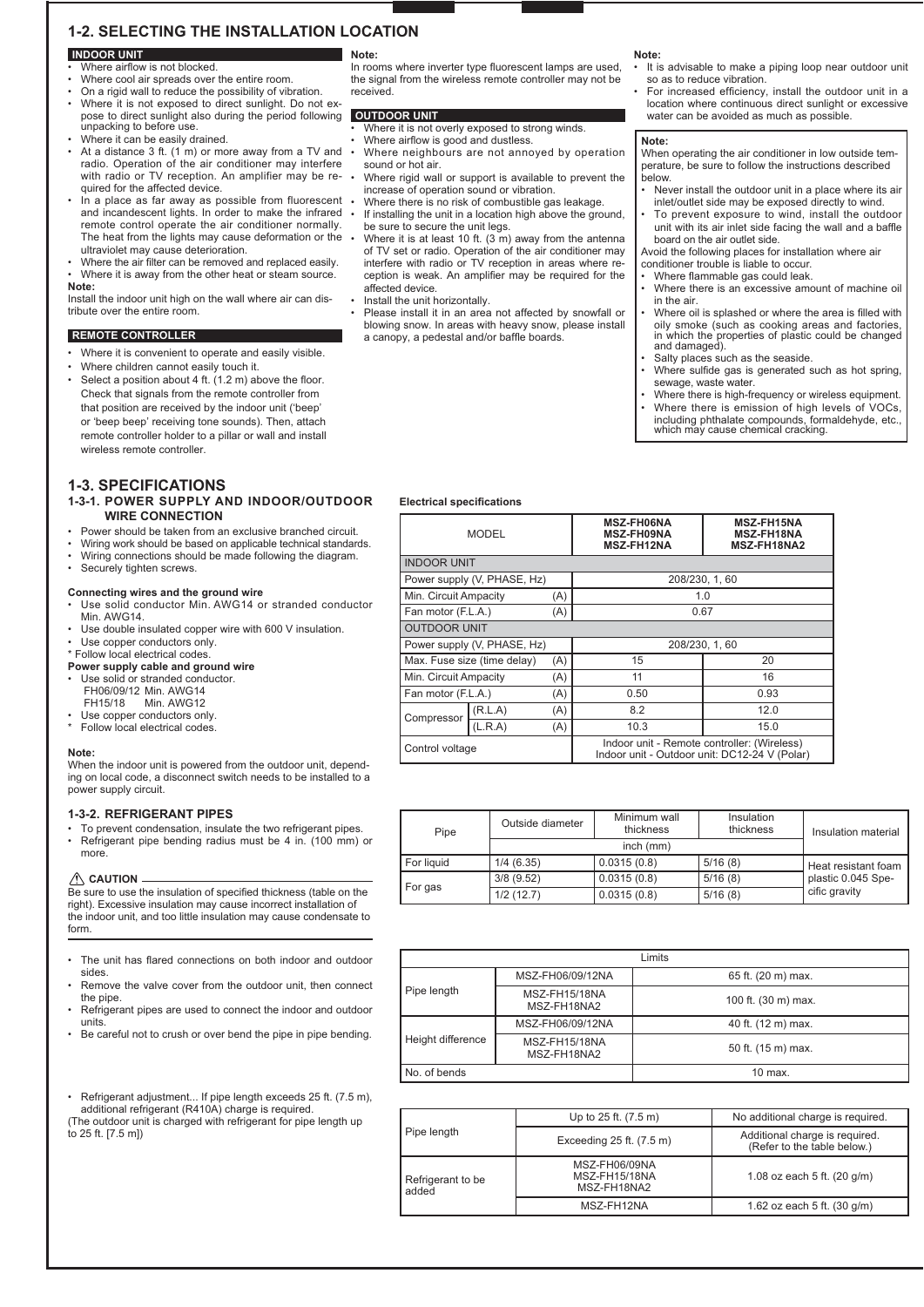# **1-4. INSTALLATION DIAGRAM**

## **ACCESSORIES**

Check the following parts before installation.

| (1) | Installation plate                                                       | 1              |  |  |
|-----|--------------------------------------------------------------------------|----------------|--|--|
| (2) | Attachment screws for the installation<br>plate<br>$4 \times 25$ mm      | 5              |  |  |
| (3) | Wireless remote controller                                               | 1              |  |  |
| (4) | Felt tape (For left or left-rear piping)                                 | 1              |  |  |
| (5) | Remote controller holder                                                 | 1              |  |  |
| (6) | Screws for the remote controller<br>holder<br>$3.5 \times 16$ mm (Black) | $\overline{2}$ |  |  |
| (7) | Battery (AAA) for (3)                                                    | 2              |  |  |
| (8) | Air cleaning filter                                                      | 2              |  |  |
|     |                                                                          |                |  |  |

## **FIELD-SUPPLIED PARTS**

| (A) | Indoor/outdoor unit connecting wire*1                                                                 | 1          |
|-----|-------------------------------------------------------------------------------------------------------|------------|
| (B) | <b>Extension pipe</b>                                                                                 | 1          |
| (C) | Wall hole sleeve                                                                                      | 1          |
| (D) | Wall hole cover                                                                                       | 1          |
| (E) | Pipe attachment strap                                                                                 | $2$ to $5$ |
| (F) | Screw for $(E)$ 4 $\times$ 20 mm                                                                      | 2 to 5     |
| (G) | Piping tape                                                                                           |            |
| (H) | Putty                                                                                                 | 1          |
| (1) | Drain hose<br>(or soft PVC hose, 19/32 in. [15 mm]<br>inner diameter or hard PVC pipe<br><b>VP16)</b> | $2$ to $5$ |
| (J) | Refrigerant oil                                                                                       | 1          |
| (K) | Power supply cord*1                                                                                   |            |

#### Note:

<FH06/09/12>

\*1 Place indoor/outdoor unit connecting wire (A) and power supply cord (K) at least 3 ft. (1 m) away from the TV antenna wire.



<FH15/18>



#### Drain piping for outdoor unit Install the unit horizontally.

no not use drain socket in cold regions. Drain may freeze and make the fan stop.<br>The outdoor unit produces condensate during the heating operation. Select the installation place to ensure to prevent the outdoor unit and/or water or damaged by frozen drain water.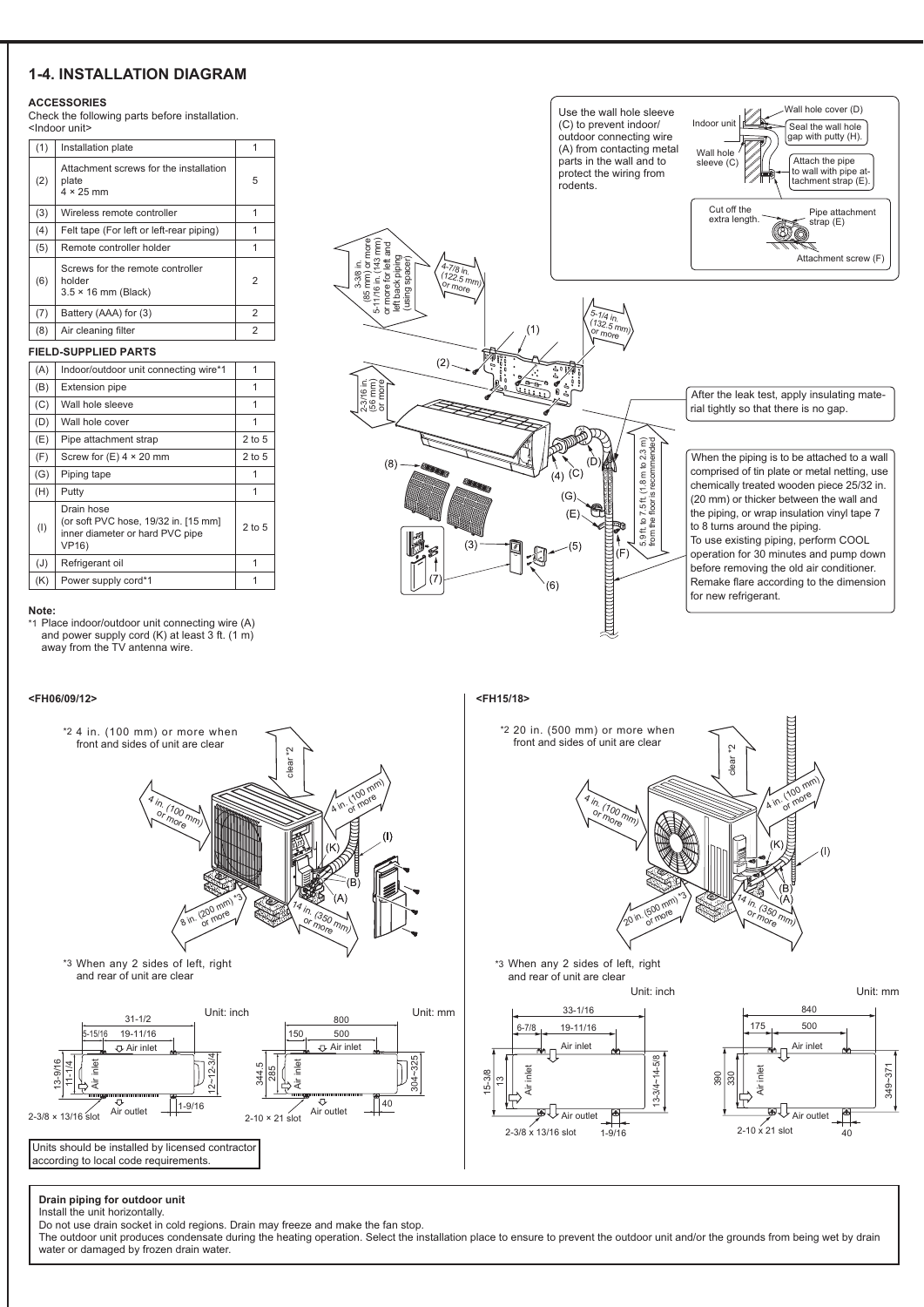# 2. INDOOR UNIT INSTALL ATION

## **2-1. ATTACHING THE INSTALLATION PLATE**

- Find a stud in the wall to attach installation plate (1) horizontally by tightening the fixing screws (2) firmly. To prevent installation plate (1) from vibrating, be sure to install the attachment screws in
- the holes indicated in the illustration. For added support, additional screws may also be installed in other holes
- When the indoor unit is to be attached to a concrete wall using recessed bolts, secure installation plate (1) using 7/16 in. x 13/16 in.  $\cdot$  7/16 in. x 1 in. (11 mm × 20 mm  $\cdot$  11 mm<br>x 26 mm) oval hole (17-3/4 in. [450 mm] pitch).
- If the recessed bolt is too long, change it for a shorter one (field-supplied)



Wall

Electrical box

6/32-9/32 in.  $(5-7$  mm)

nduit nlate

ð (f

Indoor termina **block** 

Straight joint

(for rear piping)

Outdoor side

 $\varnothing$  3 in.  $(75 \text{ mm})$ 

Electrical cover

Fixing ecrou

Conduit cove

Display and i-se

sensor assembly

## 2-2. DRILLING

- 1) Determine where the holes will be located on the wall.
- $2)$  Drill a ø 3 in. (75 mm) hole. The outdoor side should be 6/32 to 9/32 in. (5 to 7 mm) lower than the indoor side.
- 3) Insert wall hole sleeve (C).

# **2-3. CONNECTING WIRES FOR INDOOR UNIT**

#### Note:

When the indoor unit is powered from the outdoor unit, depending on local code, a disconnect switch needs to be installed to a power supply circuit.

- 1) Remove the panel assembly. (Refer to 5-1.)
- 2) Place the upper part of the indoor unit on the installation plate.
- 3) Remove corner hov and electrical cover
- 4) Remove display and i-see sensor assembly, conduit cover and conduit plate. 5) Attach straight joint (for rear piping) / elbow joint (for right, left, or downward piping) to conduit plate with lock nut. The thread of the installed conduit pipe / elbow joint appearing inside should be less than 3/8 in. (10 mm). (Fig. 1) Elbow joint should appear less than 1-3/16 in. (30 mm) outside. (Fig. 2)
- 6) Process the end of ground wire (Fig. 3). Connect it to the ground terminal of electrical parts box.
- 7) Process the end of indoor/outdoor unit connecting wire (A) (Fig. 3). Attach it to the terminal block. Be careful not to make mis-wiring. Attach the wire to the terminal block securely so that its core cannot be seen, and no external force affects the connecting section of the terminal block
- 8) Firmly tighten the terminal screws. After tightening, verify that the wires are tightly fastened.
- 9) Reinstall conduit plate, conduit cover and display panel.
- 10) According to the piping direction, remove the shaded part of the corner box L (Fig. 4) or corner box R (Fig. 5). Reinstall electrical cover, corner box R and front panel.

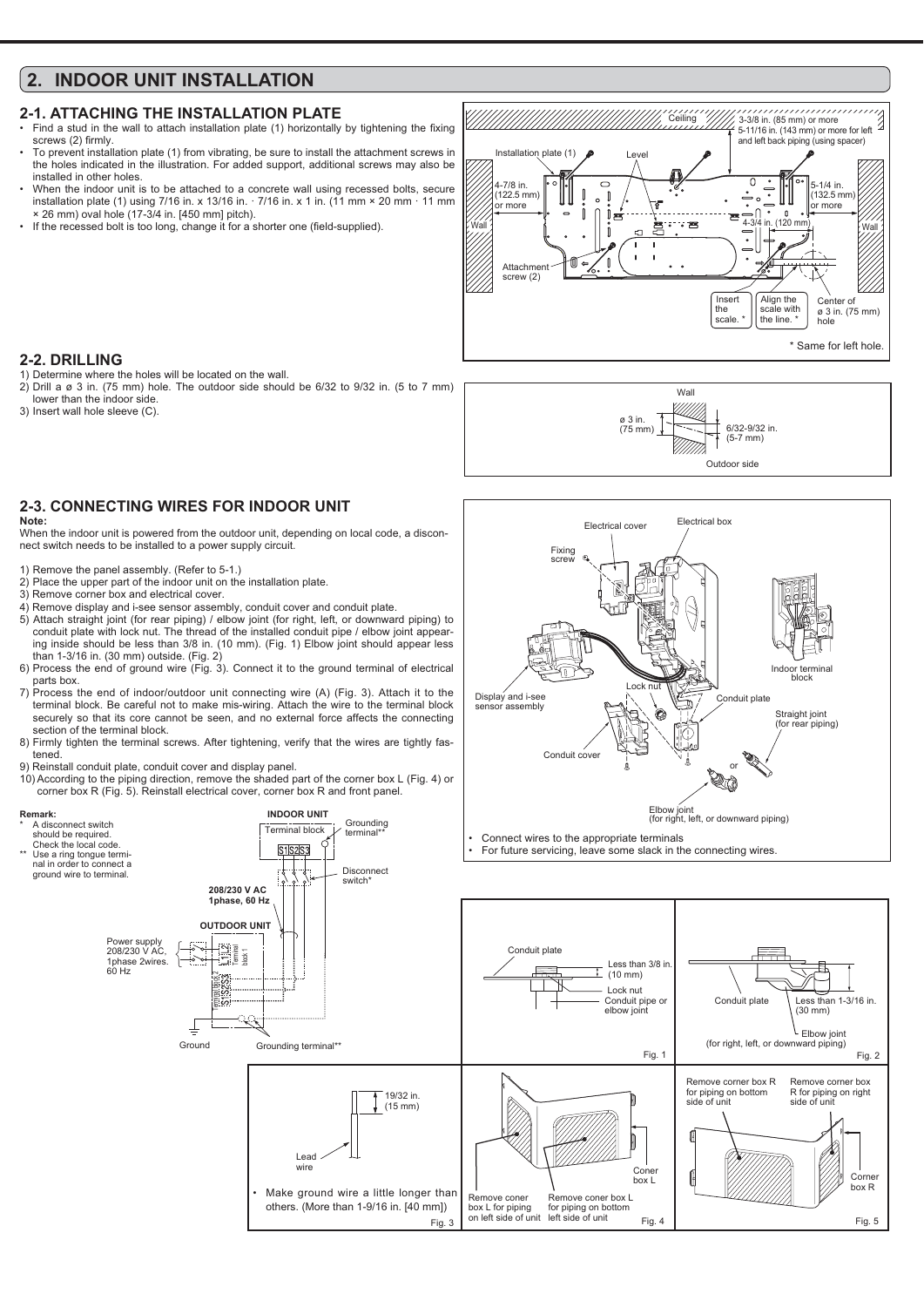## **2-4. PIPE FORMING AND DRAIN PIPING** 2-4-1. PIPE FORMING

- Place the drain hose below the refrigerant piping
- Make sure that the drain hose is not crowded or bent. Do not pull the hose when applying the tape.
- When the drain hose passes the room be sure to wrap it with insulation material (field-supplied).

#### Note:

Make sure not to damage the cover of refrigerant pipe when attaching it back on with screws

#### Left or left-rear piping Note:

Be sure to reattach the drain hose and the drain cap if the piping is being installed on left or bottom left of unit, otherwise, water could drip down from the drain hose.

- 1) Place the refrigerant piping and the drain hose together, then firmly apply felt tape (4) from the end.
- Felt tape (4) overlap width should be 1/3 the tape width. Use a bandage stopper at the end of felt tape (4).
- 2) Pull out the drain cap at the back right of the indoor unit. (Fig. 1)
- Hold the convex section at the end and pull the drain cap 3) Pull out the drain hose at the back left of the indoor unit. (Fig. 2)
- Hold the claw marked by the arrows and pull out the drain hose forward.
- 4) Put the drain cap into the section to which the drain hose is to be attached at the rear of the indoor unit. (Fig. 3)
- . Insert a screwdriver into the hole on the cap and insert the cap fully into the drain pan
- 5) Insert the drain hose fully into the drain pan at the back right of the indoor unit. (Fig. 4) • Check if the hose is hooked securely to the projection of its inserting part at the drain pan.
- 6) Insert the drain hose into wall hole sleeve (C), and attach the upper part of indoor unit onto the installation plate (1). Then, shift the indoor unit completely to the left to make placing the piping in the back of the unit easier.
- 7) Cut out a piece of cardboard from the shipping box, roll it up, hook it onto the back rib, and use it as a spacer to lift the indoor unit. (Fig. 5)
- 8) Connect the refrigerant piping with the extension pipe (B).
- 9) Attach the lower part of the indoor unit into the installation plate (1).

# Felt tape (4) Piping tape (G) Liquid pipe Æ Gas pipe Indoor/outdoor unit connecting wire (A) Piping tape (G) Remove panel for piping  $e(4)$ on left side of unit. **Support Designations** .<br>TRA Drain cap



Fig. 5

## Rear or bottom piping

- 1) Place the refrigerant piping and the drain hose together, then firmly apply piping tape (G) from the end.
- 2) Insert the piping and the drain hose into the wall hole sleeve (C), and attach the upper part of the indoor unit on the installation plate (1)
- 3) Check if the indoor unit is attached securely on the installation plate (1) by moving the unit to left and right.
- 4) Attach the lower part of the indoor unit into the installation plate (1).

### **Right piping** Note:

Before performing the following, make sure that wiring is completed, and the conduit cover is installed. (Refer to 2-3.)

- 1) Place the refrigerant piping and the drain hose together, shift them to left side of the 2) Insert the piping and the drain hose into the end.<br>2) Insert the piping and the drain hose into the wall hole sleeve (C), and attach the up-
- per part of the indoor unit on the installation plate (1). 3) Check if the indoor unit is attached securely on the installation plate (1) by moving
- the unit to left and right.
- 4) Attach the lower part of the indoor unit into the installation plate (1).

## 2-4-2. DRAIN PIPING

- If the extension drain hose has to pass through a room, be sure to wrap it with insulation (field-supplied).
- The drain hose should point downward for easy drain. (Fig. 1)
- If the drain hose provided with the indoor unit is too short, connect it with a fieldsupplied drain hose (I), (Fig. 2)
- When connecting the drain hose to a hard vinyl chloride pipe, be sure to insert it securely into the pipe. (Fig. 3)



To the left

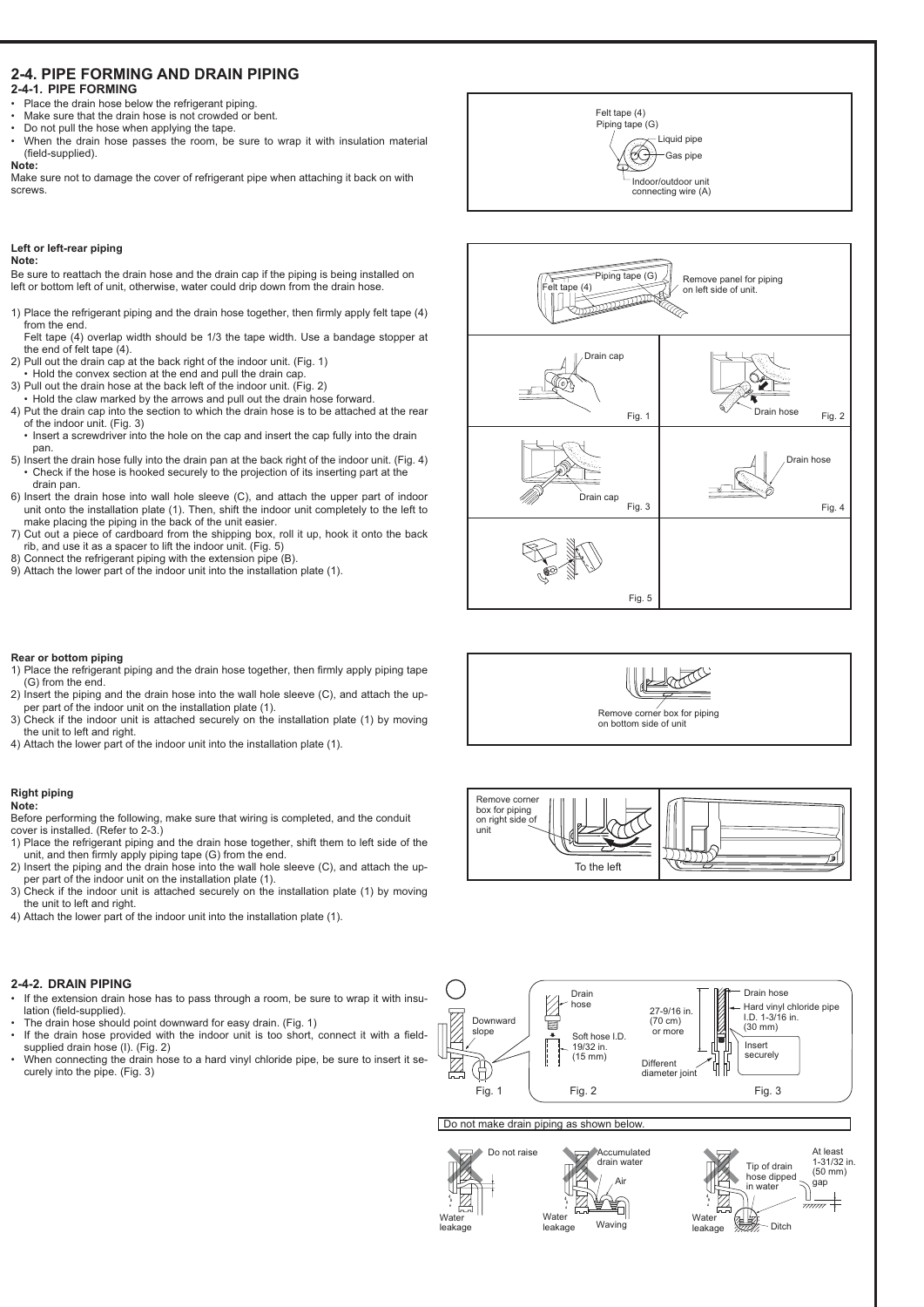# 3. OUTDOOR UNIT INSTALLATION

# 3-1, CONNECTING WIRES FOR OUTDOOR UNIT

- 1) Remove the service panel.
- 2) Remove the conduit cover
- 3) Attach the conduit connectors to the conduit plate with lock nuts then secure it against unit with screws.
- 4) Connect the ground wires of indoor/outdoor unit connecting wire (A) and power supply cord (K) to the TB support.
- 5) Loosen the terminal screws, then attach indoor/outdoor unit connecting wire (A) and power supply cord (K) from the indoor unit correctly to the terminal block. Attach the wires to the terminal block securely so that the cores cannot be seen, and no external force affects the connecting section of the terminal block.
- 6) Firmly tighten the terminal screws. After tightening, verify that the wires are tightly fastened.
- 7) Install the conduit cover.
- 8) Install the service panel securely.





# **3-2. FLARE CONNECTION**

1) Cut the copper pipe as straight as possible with a pipe cutter. (Fig. 1, 2)

- 2) Remove all burrs from the cut section of the pipe, ensuring that precautions are taken to avoid getting metal shavings into the piping. (Fig. 3)
- 
- 3) Remove flare nuts attached to indoor and outdoor units, then put them on pipe.<br>4) Flaring work (Fig. 4, 5). Firmly hold copper pipe in the dimension shown in the table. Select A inch (mm) from the table according to the tool you use.
- 5) Check
	- Compare the flared work with Fig. 6.
	- If flare is defective, cut off the section and repeat procedure.

|                            | B                  | A inch (mm)                      |                                | Tightening torque                   |                          |              |
|----------------------------|--------------------|----------------------------------|--------------------------------|-------------------------------------|--------------------------|--------------|
| Pipe diameter<br>inch (mm) | inch<br>(mm)       | Clutch<br>type tool<br>for R410A | Clutch<br>type tool<br>for R22 | Wing nut<br>type tool<br>for $R22$  | ft-Ib<br>(kgfem)         | $N \cdot m$  |
| $\varnothing$ 1/4 (6.35)   | 21/32<br>(17)      |                                  |                                | $0.06$ to<br>0.08                   | 10 to 13<br>(140 to 180) | 13.7 to 17.7 |
| ø 3/8 (9.52)               | 7/8<br>(22)        | 0 to 0.02<br>(0 to 0.5)          | $0.04$ to<br>0.06              | (1.5 <sub>to</sub><br>(2.0)         | 25 to 30<br>(350 to 420) | 34.3 to 41.2 |
| $\varnothing$ 1/2 (12.7)   | $1 - 1/32$<br>(26) |                                  | (1.0 to<br>1.5)                | $0.08$ to<br>0.10<br>(2.0)<br>(2.5) | 36 to 42<br>(500 to 575) | 49.0 to 56.4 |
| ø 5/8 (15.88)              | $1 - 5/32$<br>(29) |                                  |                                |                                     | 54 to 58<br>(750 to 800) | 73.5 to 78.4 |

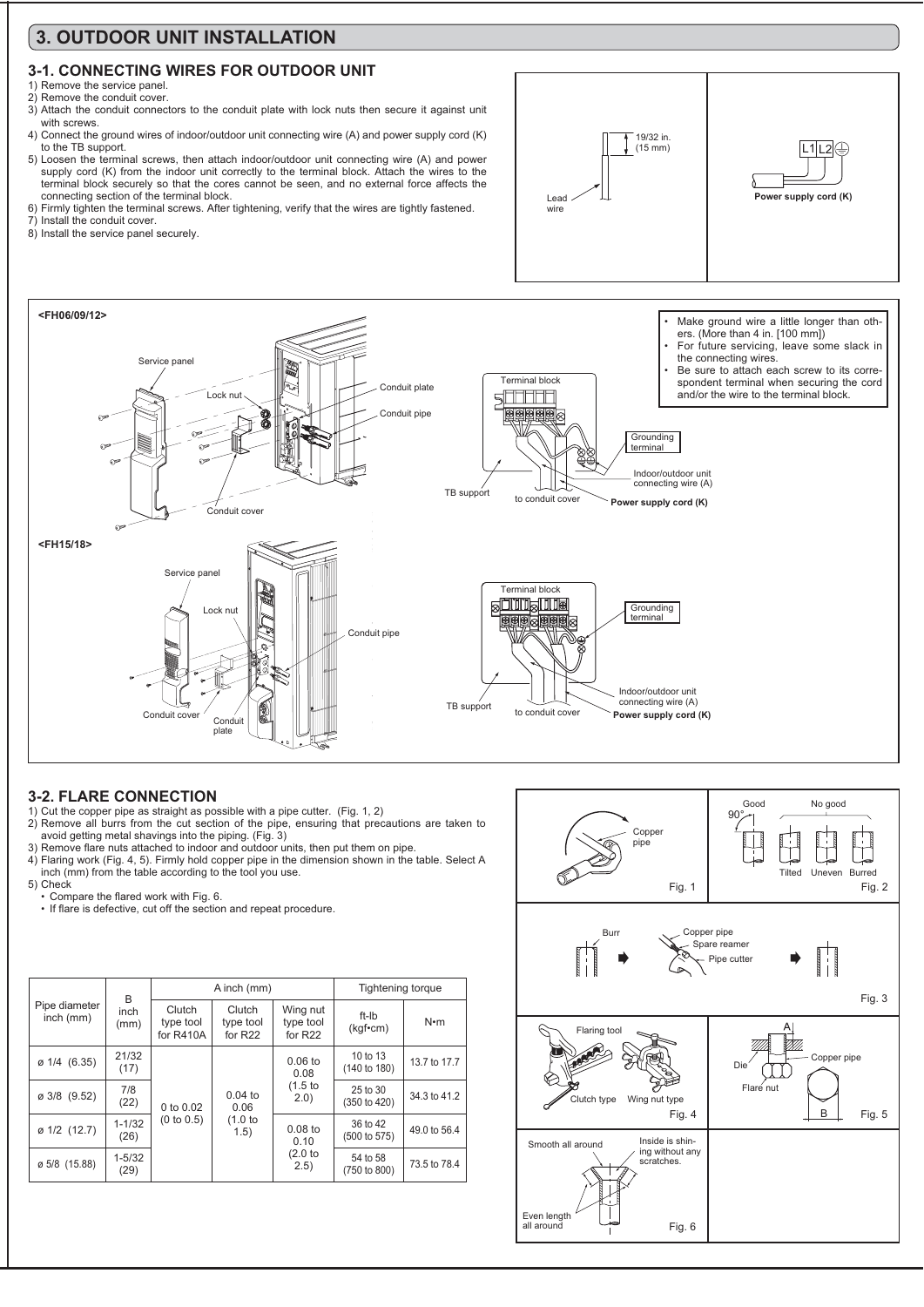# **3-3. PIPE CONNECTION**

- Fasten flare nut with a torque wrench as specified in the table (refer to 3-2.).
- When fastened too tight, flare nut may eventually break and cause refrigerant leakage. Be sure to wrap insulation around the piping. Direct contact with the bare piping may

#### result in burns or frostbite. Indoor unit connection

Connect both liquid and gas pipings to indoor unit.

- Apply a thin coat of refrigeration oil (J) on the flared ends of the pipes. Do not apply refrigeration oil on screw threads. Excessive tightening torque will result in damage on the screw.
- To connect, first align the center, then tighten the first 3 to 4 turns of flare nut.
- Use tightening torque table above as a guideline for indoor unit side joints, and tighten using two wrenches. Excessive tightening damages the flare section.

# Outdoor unit connection

Connect pipes to stop valve pipe joint of the outdoor unit following the same procedure detailed in Indoor unit connection.

For tightening, use a torque wrench or spanner.

# A WARNING

When installing the unit, securely connect the refrigerant pipes before starting the compressor.

# **3-4. INSULATION AND TAPING**

- 1) Cover piping joints with pipe cover.
- 2) For outdoor unit side, insulate the piping, including valves.
- 3) Apply piping tape (G) starting from the connection on the outdoor unit. When piping has to be installed through a ceiling, closet or where the temperature and humidity are high, use additional field-supplied insulation to prevent condensation.

#### PURGING PROCEDURES, LEAK TEST, AND TEST RUN 4.

# 4-1. PURGING PROCEDURES AND LEAK TEST

- 1) Remove service port caps from stop valves on both sides of refrigerant lines. (The stop valves are fully closed when shipped.) Leave closed.
- 2) Connect gauge manifold to ports of stop valves



- 3) Evacuate the system to 4000 microns from both service valves. System manifold gauges must not be used to measure vacuum. A micron gauge must be used at all times. Break the vacuum with Nitrogen(N2) into the discharge service valve to 0 PSIG.
- 4) Evacuate the system to 1500 microns. Break the vacuum with Nitrogen(N2) into the discharge service valve to 0 PSIG.
- 5) Evacuate the system to 500 microns.
- 6) Close gauge manifold valves, stop the pump, and conduct a 30 minute rise test.
- 7) System should hold 500 microns for a minimum of 1 hour.<br>8) Fully open all stop valves on both sides of gas pipe and liquid pipe. Operating without
- fully opening lowers the performance and this causes trouble.
- 9) Refer to 1-3 and charge the prescribed amount of additional refrigerant if needed. Be sure to charge slowly with liquid refrigerant. Otherwise composition of the refrigerant in the system may be changed and affect performance of the air conditioner.
- 10) Remove gauge manifolds and replace service port caps and tighten. 11) Leak test

# 4-2. TEST RUN

- 1) Insert power supply plug into the power outlet and/or turn on the breaker.
- 2) Press the E.O. SW once for COOL, and twice for HEAT operation. Test run will be performed for 30 minutes. If the left lamp of the operation indicator blinks every 0.5 seconds, inspect the indoor/outdoor unit connecting wire (A) for mis-wiring. After the test run, emergency mode (set temperature 75°F [24°C]) will start.
- 3) To stop operation, press the E.O. SW several times until all LED lamps turn off. Refer to operating instructions for details.



# Checking the remote (infrared) signal reception

Press the ON/OFF button on the remote controller (3) and listen for an audible indicator from the indoor unit. Press the ON/OFF button again to turn the air conditioner off. Once the compressor stops, the restart preventive device operates so the compressor will not operate for 3 minutes to protect the air conditioner.

# **4-3. AUTO RESTART FUNCTION**

This product is equipped with an auto restart function. When the power supply is cut off during operation, such as during blackouts, the function automatically starts operation in the previous setting once the power supply is resumed. (Refer to the operating instructions for details.)

## Caution:

- After test run or remote signal reception check, turn off the unit with the E.O. SW or the remote controller before turning off the power supply. If this procedure is not performed, the unit will automatically begin operation when power supply is resumed. To the user
- After installing the unit, explain to the user about auto restart function.
- If auto restart function is unnecessary, it can be deactivated. Consult the service representative to deactivate the function. Refer to the service manual for details.

## **4-4. SETTING THE INSTALLATION POSITION**

Be sure to set the remote controller in accordance with the installed position of the indoor

(Left) (Center) (Right)

## Installation position:

- Left: Distance to objects (wall, cabinet, etc.) is less than 19-11/16 in. (50 cm) to the left
- Center: Distance to objects (wall, cabinet, etc.) is<br>more than 19-11/16 in. (50 cm) to the left and right
- Right: Distance to objects (wall, cabinet, etc.) is less<br>than 19-11/16 in. (50 cm) to the right

## Note:

- The installation position can be set only when all the following conditions are met:<br>
The remote controller is powered off.
- 
- Weekly timer is not set. Weekly timer is not being edited

1) Hold down  $\frac{\text{WIDE} \text{ VANE}}{\text{dim}\Omega}$  on the remote controller for 2 seconds to enter the position setting mode.

2) Select the target installation position by pressing  $\frac{MDE \cdot VABC}{LMD}$ . (Each press of the  $\frac{WDE \cdot VABC}{LMD}$  dis-<br>3) Press  $\frac{WDE \cdot VAC}{SED}$  to complete the position setting.

| Installation position        | ∟eft | Center | Right |
|------------------------------|------|--------|-------|
| Remote controller<br>display |      |        |       |

## **4-5. EXPLANATION TO THE USER**

- Using the OPERATING INSTRUCTIONS, explain to the user how to use the air conditioner (the remote controller, removing the air filters, placing or removing the remote controller from the remote controller holder, cleaning methods, precautions for operation, etc.) Recommend that the user read the OPERATING INSTRUCTIONS carefully.
- $\mathbb{R}$ Emergency งperation witch  $\ddot{=}$  $(E.O. SW)$